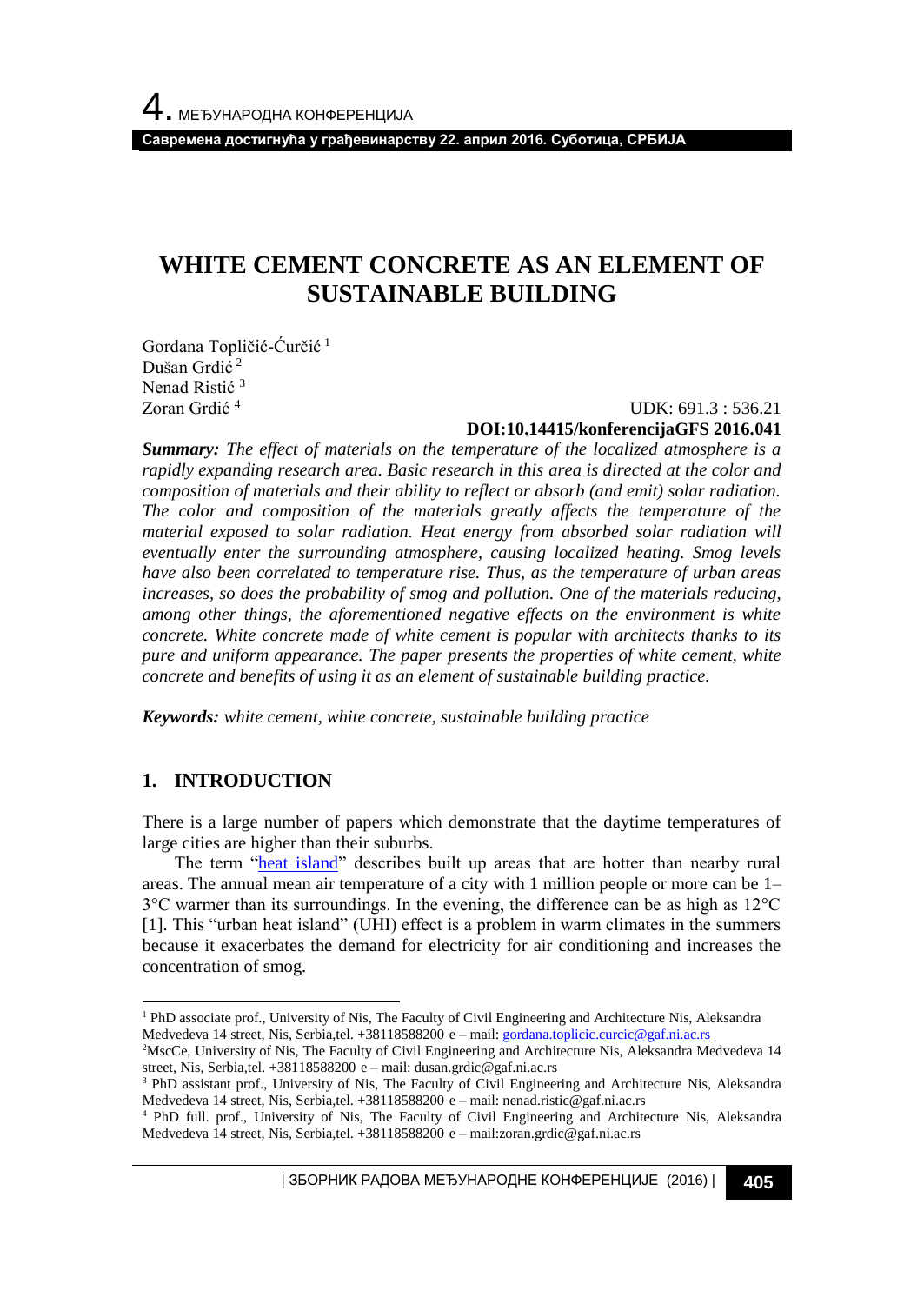# $4<sup>th</sup>$ INTERNATIONAL CONFERENCE

### **Contemporary achievements in civil engineering 22. April 2016. Subotica, SERBIA**

The higher temperatures in urban centers can cause the following adverse impacts:

- accelerate the chemical reactions that produce ground level ozone and smog that potentially threatens public health and effects comfort of residents,
- higher urban temperatures can amplify extreme weather events such as heat waves that impact urban residents and may cause heat stroke, especially in the elderly,
- they may result in the increased cooling costs and the associated use and generation of electricity [1].

Some of the causes of the UHI are difficult to remedy (e.g., restricted airflow because of buildings, necessary human activities that release thermal energy), but some are within our easy control [2,3,4].

> Sketch of an Urban Heat-Island Profile ٥F ۰C ate Afternoon Temperature 92 33 32 31 30 85 Commercial Urban Suburban Rural Residential Residential Rural Suburban Downtown Park Residential Farmland *Figure 1. Urban Heat Island Profile [5].*

The heat island effect as shown in Fig. 1.

#### **What is the Albedo effect?**

Albedo is the percentage of incoming radiation reflected off a surface. An albedo of 1 means that 100% of incoming radiation is reflected (no radiation is absorbed); an albedo of 0 means that 0% of incoming radiation is reflected (all radiation is absorbed).

**Why is the Albedo effect important?** The more radiation reflected the less global warming that occurs. It is known how the ice caps reflect solar radiation and hence why their melting is such a big issue. Fresh snow has an albedo of approximately 0.9 [6].

A composite index called the solar reflectance index (SRI) is used by the U.S. Green Building Council and others to estimate how hot a surface will get when exposed to full sun. The temperature of a surface depends on the surface's reflectance and emittance, as well as solar radiation. The Solar Reflectance Index (SRI) is used to determine the effect of the reflectance and emittance on the surface temperature, and varies from 100 for a standard white surface to zero for a standard black surface [5].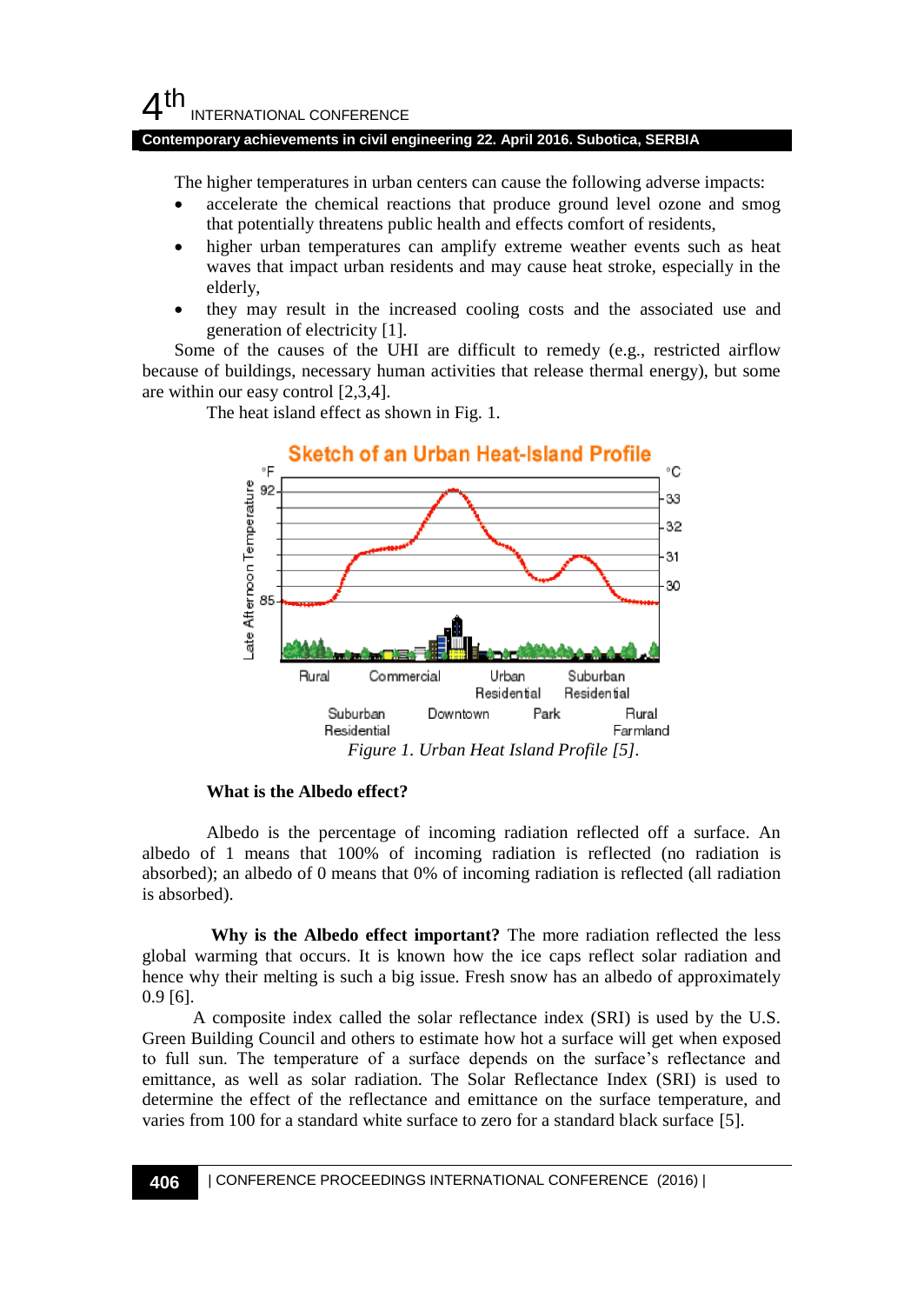4. МЕЂУНАРОДНА КОНФЕРЕНЦИЈА

### **Савремена достигнућа у грађевинарству 22. април 2016. Суботица, СРБИЈА**

Table 1 shows the reflectance, emittance and SRI of some common building materials.

| <b>Material surface</b>            | <b>Solar Reflectance</b> | <b>Emittance</b> | <b>SRI</b> |
|------------------------------------|--------------------------|------------------|------------|
| Black acrylic paint                | 0.05                     | 0.9              | 0          |
| New asphalt                        | 0.05                     | 0.9              | $\Omega$   |
| Aged asphalt                       | 0.1                      | 0.9              | 6          |
| "White" asphalt shingle            | 0.21                     | 0.91             | 21         |
| Aged concrete                      | $0.2 \text{ to } 0.3$    | 0.9              | 19 to 32   |
| New concrete (ordinary)            | $0.35$ to $0.45$         | 0.9              | 38 to 52   |
| New white portland cement concrete | $0.7 \text{ to } 0.8$    | 0.9              | 86 to 100  |
| White acrylic paint                | 0.8                      | 0.9              | 100        |

*Table 1. Solar reflectance (albedo), Emittance, and Solar Reflective Index (SRI) of select material surfaces [5]*

The use of light colored exposed concrete in our urban areas and roadways can aid in the overall energy savings, safety, comfort and ambience of the general public. This is a guiding principle of Low Impact Development (LID).

Light colored concrete absorbs less heat and reflects more light than darkcolored materials, therefore maintaining a low surface temperature.

High albedo concrete has been demonstrated to have a positive impact on the localized ambient temperatures and can reduce energy requirements to cool buildings.

Light colored pavements also require less site lighting to provide safe night-time illumination levels, whether on parking lots, driveways or sidewalks. Less sighte lighting requires less energy.

Although not always an indicator, materials with a light color have a high albedo, where materials that appear darker typically have a lower albedo. A material's ability to reflect infrared light is directly proportional to a material's ability to reflect heat from the surface [7].

# **2. WHITE CEMENT - PROPERTIES**

White Cement takes artistic expression to new heights, allowing architects, engineers and contractors the freedom to choose from an unlimited range of colors, textures, shapes, sizes and patterns to accommodate a multitude of applications [8] [3][9].

AALBORG WHITE® meets the demands that most countries make on rapidhardening cement and is made of particularly pure white chalk and finely-ground sand. The content of substances that might color the cement is thus limited to a minimum. The small quantities of colored substances that are always present in raw materials are bound and their coloring effect eliminated through the use of a special flame-cleaning technique.

AALBORG WHITE® has a very low alkali content and high sulphate resistance. It is therefore ideal for concrete used in passive as well as aggressive environments (e.g. bridges or structures in contact with sulphated ground water).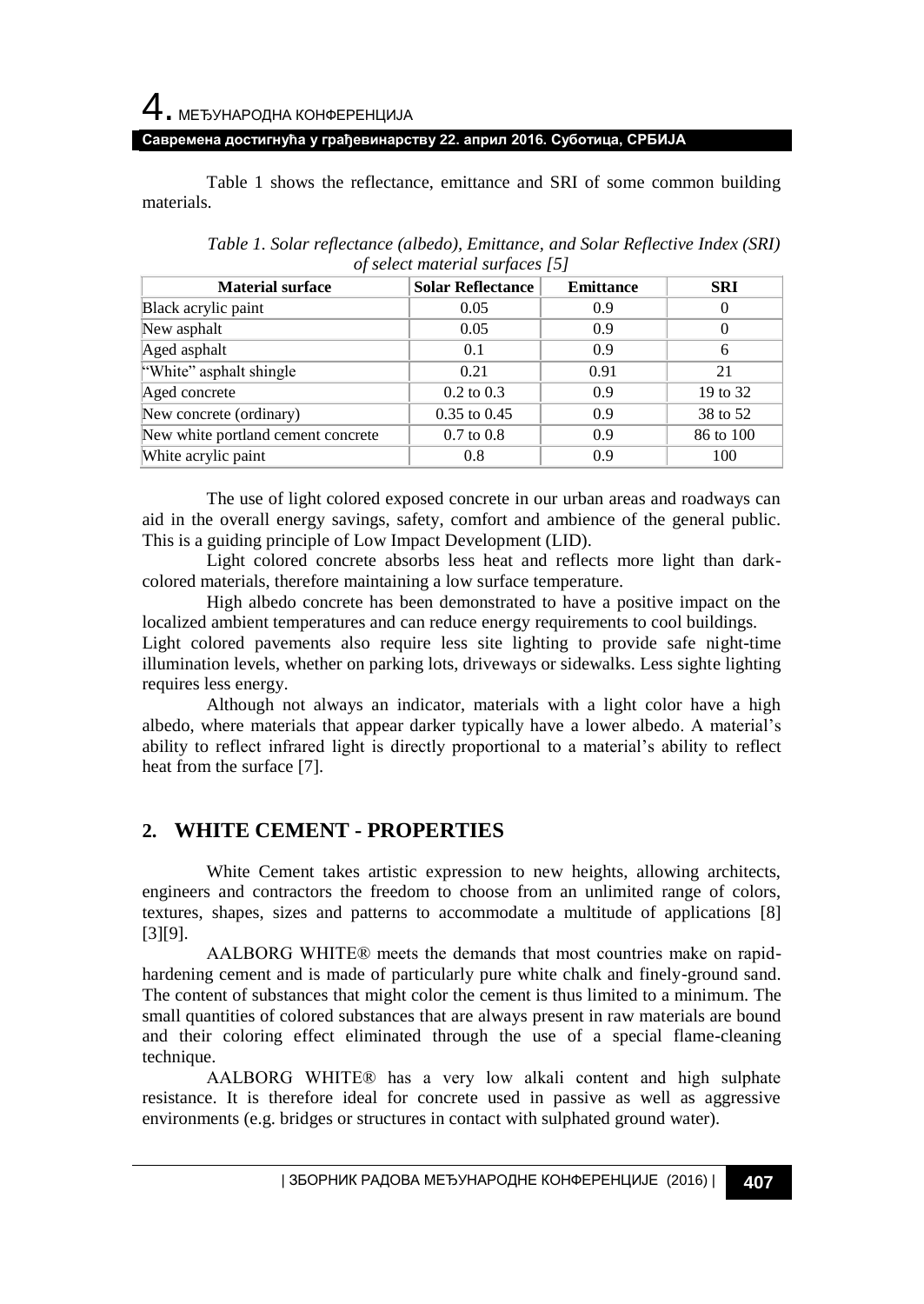# $4<sup>th</sup>$ INTERNATIONAL CONFERENCE

#### **Contemporary achievements in civil engineering 22. April 2016. Subotica, SERBIA**

Concrete made with AALBORG WHITE® quickly gains relatively high compressive strength and its ultimate strength is far higher than that of concrete in which ordinary grey Portland cement is used. AALBORG WHITE® carries a product certificate and fulfils the requirements of EN 197-1 and the American ASTM C 150.

High reflection white concrete has a higher reflection of light than grey concrete. Where grey concrete has a reflection corresponding to a Hunter L value of 40, white concrete has a reflection corresponding to a Hunter L value of up to 85.

When the concrete surfaces are wet the difference is larger. With wet concrete the Hunter L value of grey concrete can fall to approx. 20 where the value for white concrete can fall to approx. 70 [10].

Product characteristics for Aalborg white cement – Portland cement CEM I 52.5 is shown in table 2.

|                                       |                       |                  | Portland cement CEM 132.3 [11] |                        |            |  |
|---------------------------------------|-----------------------|------------------|--------------------------------|------------------------|------------|--|
|                                       | Cement designation    |                  | To EN 197-1                    |                        | ASTM C 150 |  |
|                                       | Type                  |                  | Portland cement                |                        |            |  |
|                                       | Designation           |                  | <b>CEM I 52.5</b>              |                        | I II III V |  |
|                                       | Strength class        |                  | 52.5                           |                        |            |  |
| Content of clinker minerals a.o. in % |                       |                  |                                |                        |            |  |
| C <sub>3</sub> S                      | $C_2S$                | C <sub>3</sub> A | $C_4AF$                        | Na <sub>2</sub> O eqv. | CaSO       |  |
|                                       |                       |                  |                                |                        | 4          |  |
| 62                                    | 25                    | 4                |                                | 0.2                    | $3 - 5$    |  |
| Density and setting                   |                       |                  |                                |                        |            |  |
|                                       | Absolute density      |                  | kg/m <sub>3</sub>              |                        | 3150       |  |
|                                       | <b>Bulk</b> density   |                  | kg/m <sub>3</sub>              |                        | 1100       |  |
|                                       | Setting time, initial |                  | 100 minutes                    |                        |            |  |

| Table 2. Product characteristics for Aalbort white cement |  |
|-----------------------------------------------------------|--|
| "Portland cement CEM I $52.5$ " [11]                      |  |

In table 3. is shown declaration of performance Aalbort white cement "Portland Cement CEM I 52,5 R - SR5", Aalborg, Denmark, used in the preparation of concrete and mortar etc [11].

| <b>Essential characteristics</b> | <b>Performance</b> | <b>Requirements in EN 197-1</b> |
|----------------------------------|--------------------|---------------------------------|
| 1 day strength                   | 21 - 27 MPa        | None                            |
| 2 days strength                  | 39 - 47 MPa        | $\geq$ 30 MPa                   |
| 7 days strength                  | 53 - 65 MPa        | None                            |
| 28 days strength                 | 66 - 76 MPa        | $\geq$ 52.5 MPa                 |
| Initial setting time             | $110 - 160$ min    | $>45$ min                       |
| Loss on ignition                 | $< 2\%$            | $< 5.0 \%$                      |
| Insoluble residue                | $\leq 0.3 \%$      | $\leq 5.0 \%$                   |
| Sulphate content SO <sub>3</sub> | $1.8 - 2.3 %$      | $\leq$ 3.5 %                    |
| Chloride                         | $0.04\%$           | $\leq 0.10 \%$                  |

| Table 3. Declaration of performance Aalbort white cement, |  |  |
|-----------------------------------------------------------|--|--|
| "Portland cement CEM I 52,5 R - SR5" [11]                 |  |  |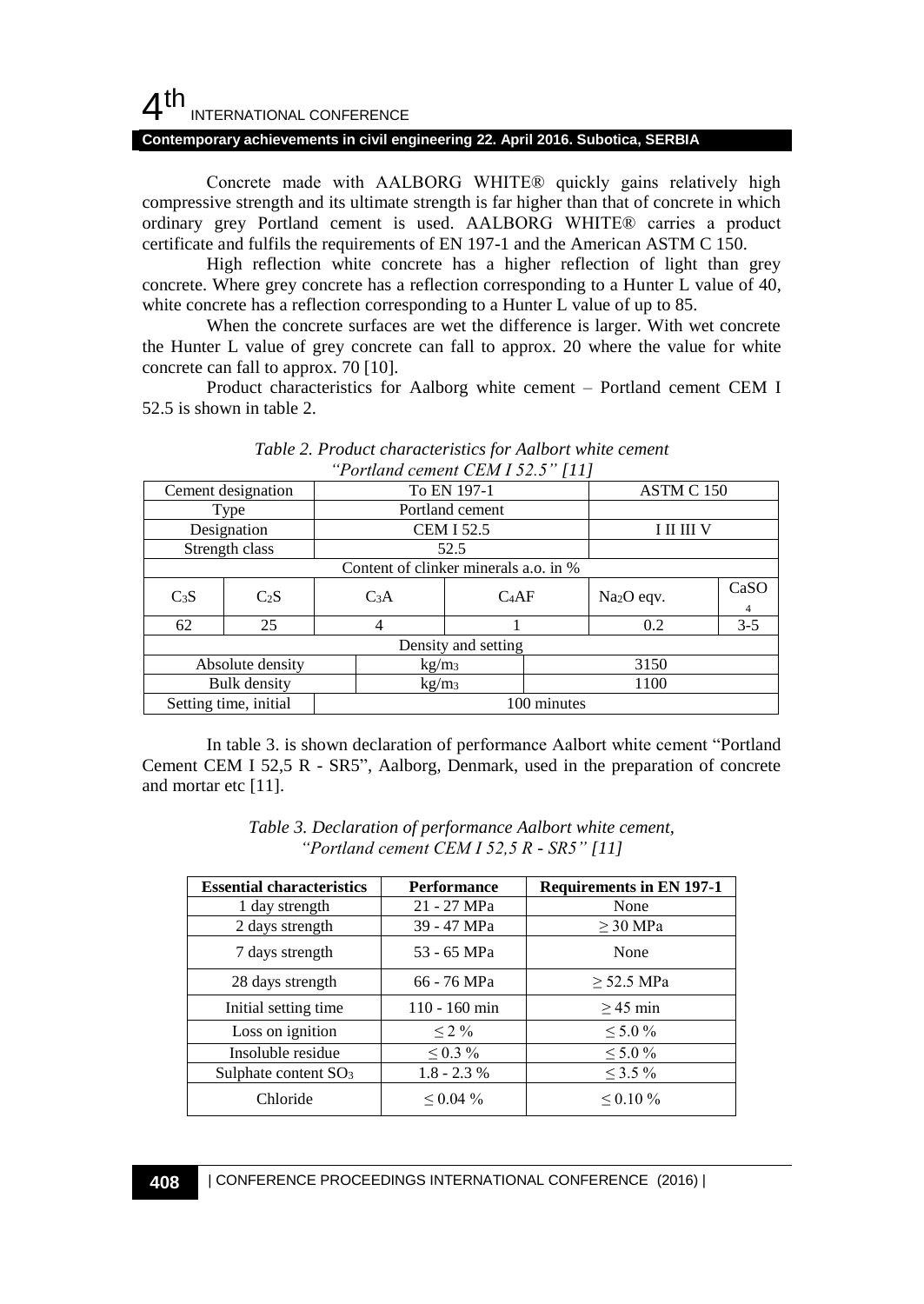| Alkali content           | $0.3\%$             | None                                                  |
|--------------------------|---------------------|-------------------------------------------------------|
| Water soluble chromate   | $\leq$ 2 mg/kg      | $\leq$ 2 mg/kg (Claims in EU<br>Directive 2003/53/EC) |
| Y-Reflection, (DIN 5033) | $85 - 89.5%$        | None                                                  |
| Specific density         | $3090 - 3190$ kg/m3 | None                                                  |

# **3. WHITE CONCRETE**

White concrete is synonymous with light, clear colors and beautifully consistent surfaces – whether on large or small buildings, or in facilities of any size. Constructions automatically look more elegant and slim when they are created using white concrete.The light-reflecting property of white concrete is particularly useful as a practical function in the manufacture of kerbs, road markings, tunnel ramps and paving stones, in-situ constructions, mortar and paints, terrazzo [12].

Albedo reflectance of different pavement surfaces is shown in table 4.

*Table 4. Albedo: Reflectance of Pavement Surfaces*

| Albedo: Reflectance of Pavement Surfaces |                           |  |
|------------------------------------------|---------------------------|--|
| Asphalt                                  | $0.05 - 0.10$ (new)       |  |
|                                          | $0.10 - 0.15$ (weathered) |  |
| Gray Portland Cement Concrete            | $0.35 - 0.40$ (new)       |  |
|                                          | $0.20 - 0.30$ (weathered) |  |
| <b>White Portland Cement Concrete</b>    | $0.70 - 0.80$ (new)       |  |
|                                          | $0.40 - 0.60$ (weathered) |  |

The infrared image, figure 2, demonstrates that the light colored concrete remains cooler than the darker colored asphalt road. It can easily be appreciated that a city with darker roads and roofs would become much hotter leading to local heat island effects and wider global warming effects. The local heat island effect can have significant cost implications.



*Figure 2. The infrared image demonstrates that the light colored concrete remains cooler than the darker colored asphalt road.*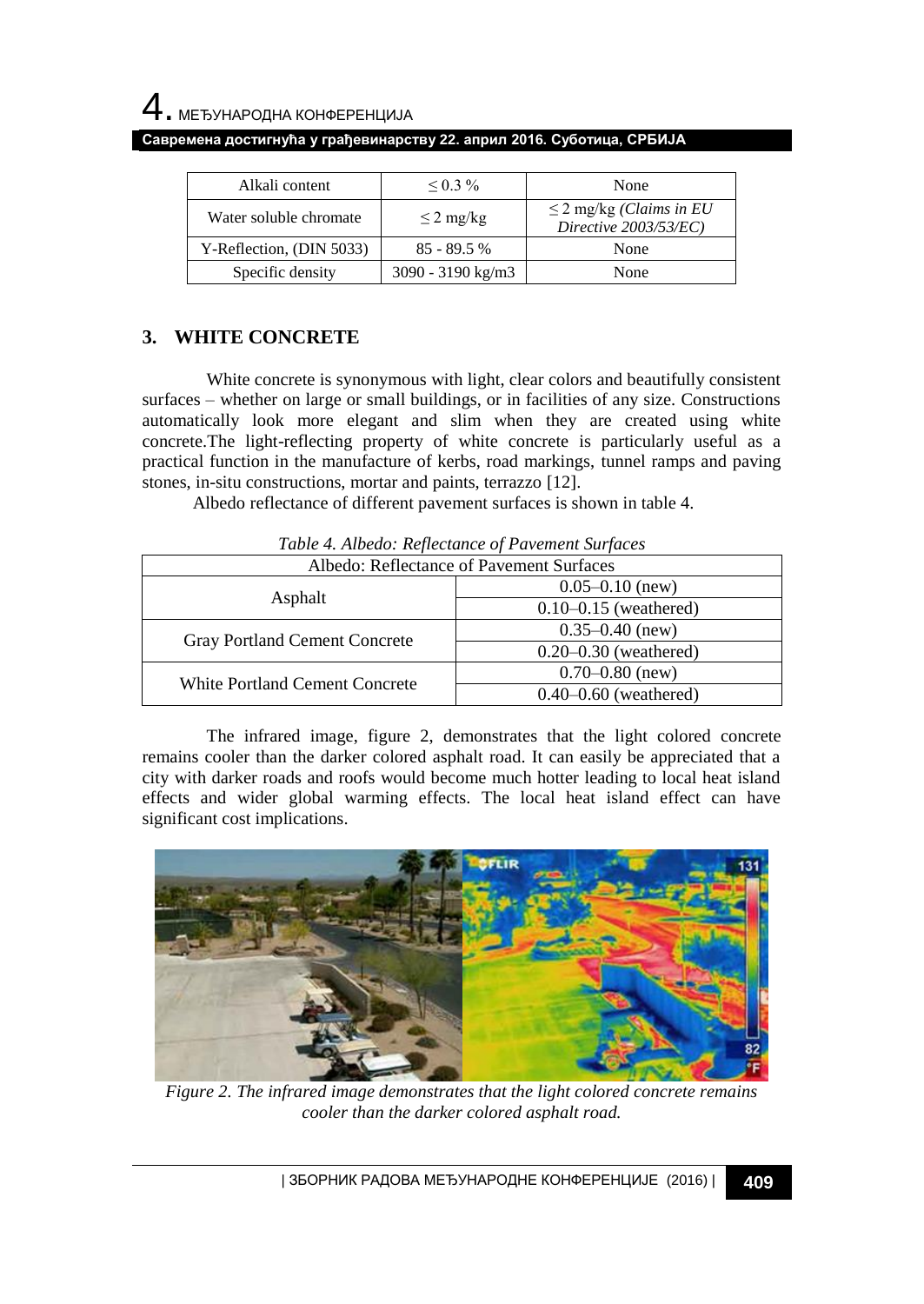#### 4 th INTERNATIONAL CONFERENCE

#### **Contemporary achievements in civil engineering 22. April 2016. Subotica, SERBIA**

Figure 3. illustrates that there is a reduced requirement for artificial lighting when surfaces are lighter colored. These two images are of similar shopping centers with the same degree of artificial lighting.

The difference in luminescence is because at one centers the car park is asphalt and in the other it is lighter colored concrete. Because of the increased visibility as a result of the lighter colored concrete there is a considerable safety benefit.

Using lighter colored surfaces can result in up to a 30% reduction in energy usage because reduced artificial lighting is required to achieve a similar brightness [13].



*Figure 3. The difference in luminescence between asphalt and lighter colored concrete.*

Furhter is provided an example of experimental testing of white concrete in aggressive environements is shown in the paper "White Concrete for Aggressive Environment AALBORT WHITE" [13].

Besides the reference concretes, each series contained concretes with the following powder combinations:

• one concrete based on 100% Aalborg White (AW) with no other powder;

• one concrete based on 95% AW and 5% silica fume:

• one concrete based on 100% AW with 2 kg zinc stearate per m3 concrete;

• one concrete based on 95% AW and 5% silica fume with 2 kg zinc stearate per m3 concrete;

• one concrete based on 70% AW and 30% blast furnace slag.

The concretes had a slump of 150±30 mm and an air content of 5.9-7.0%. It should be noted that there was no great effect of powder composition on slump or air content. However, it was necessary to double or triple the quantity of air-entraining agent used in the mix designs containing zinc stearate (i.e. hydrophobic agent) [13].

Based on the tests of physical-mechanical properties on the aforementioned concrete mixtures, the following conclusions were drawn:

1. The ultimate strength of white concretes was similar to that of the reference concretes at both investigated water/powder ratios.

2. The initial strength of white concretes was higher than that of the reference concretes.

3. The initial heat development in white concretes without blast furnace slag was higher than that of the reference concretes.

4. Replacing 30% of Aalborg White cement with blast furnace slag reduced heat development in relation to concretes based mainly on pure Aalborg White cement.

5. Chloride diffusion coefficients similar to those of reference concretes were achieved by the addition of 5% silica fume.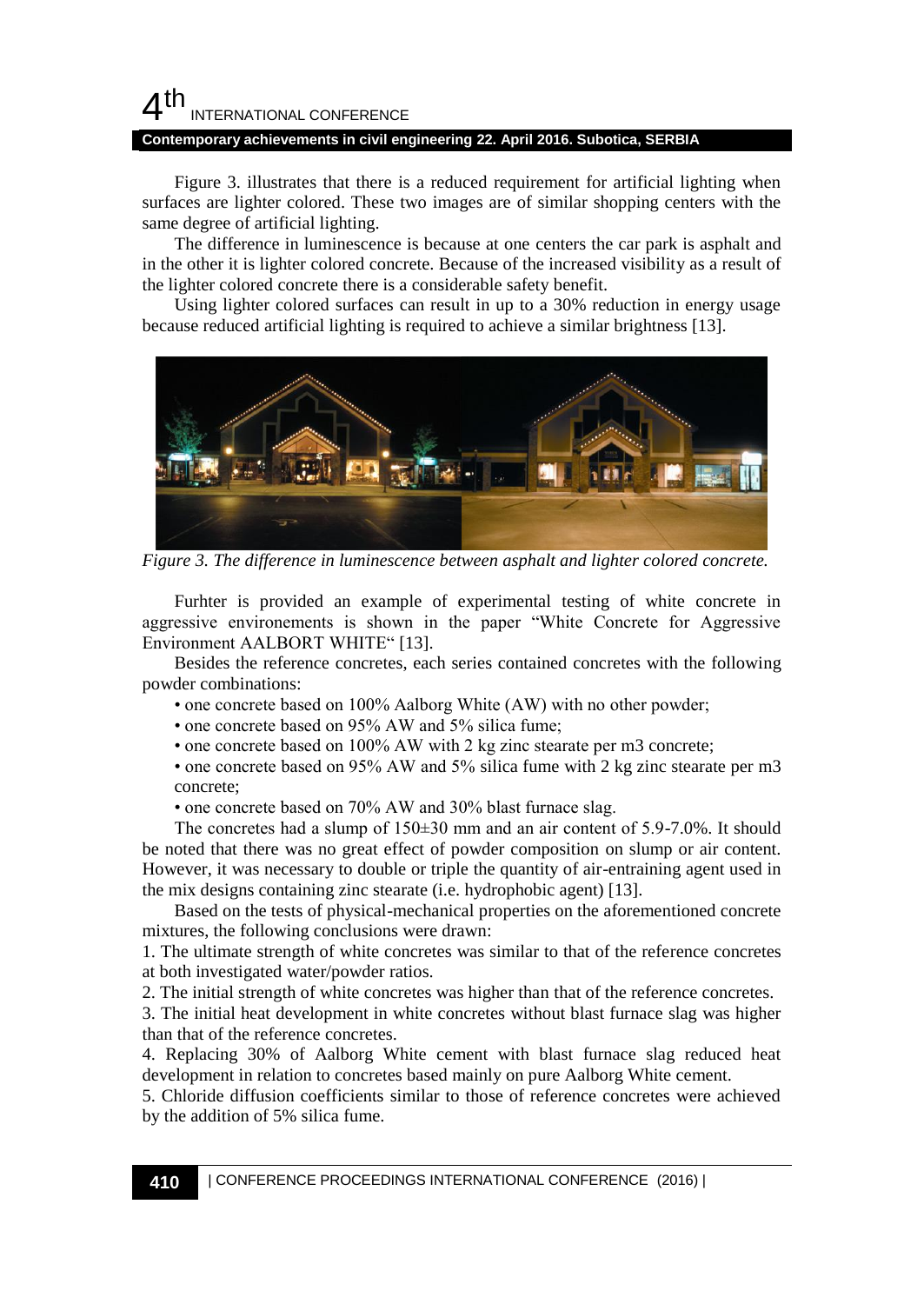### **Савремена достигнућа у грађевинарству 22. април 2016. Суботица, СРБИЈА**

6. The addition of zinc stearate did not affect the measured properties significantly.

7. All concretes were frost resistant, with the exception of Mix 10, containing 30% blast furnace slag and having a water/powder ratio of 0.45.

The overall conclusion of the examination is:

*Concrete based on AALBORG WHITE® cement and silica fume has at least as good properties in respect to strength and durability as concrete normally used in constructions placed in an aggressive environment [13].*

# **4. SUSTAINABLE BENEFITS OF WHITE CONCRETE**

Thermal properties of concrete based materials can be far superior to other competitive materials. Reflectivity of light for use in flooring applications in malls, schools, airports and other large buildings, which reduces the requirement excessive lighting which in turn reduces energy costs.

Reduction of the heat island effect by using white based mix designs for the manufacture of rooftop pavers, light colored pavers in driveways, walkways, patios rooftop pavers, light colored pavers in driveways, walkway and around pools.

White cement can be pigmented to achieve various colors without the need for paint or stains thus eliminating VOCs (Volatile Organic Compounds - According to the EPA, some VOCs are suspected to cause cancer in animals and humans, while others are actually known human carcinogens). When concrete products reach the end of their long useful life they can be recycled and used in the manufacture of other product [14][15].

There is increasing interest in using white or colored concrete in aggressive environments.

# **5. CONCLUSION**

The light color of Portland cement concrete has always been one of the material's most important attributes. However, white cement is not only being used for building facades  $-$  it is also finding growing acceptance in countertops, flooring, pavement, concrete masonry units ( CMUs), mortar, grout, and site furnishings.

While aesthetics are the primary factor driving the use of white concrete its brilliance/reflectivity also contributes to energy efficiency, safety, and other functional considerations.

The enhanced reflectivity of white concrete can be used to conserve energy and meet criteria for sustainable conctruction. White concrete can also create floors that reflect more light, reducing the energy required for interior lighting by approximately 20 percent when compared to ordinary gray concrete floors.

Light colored concrete's inherent reflectivity also improves visibility and safety on roadways.The reflectivity is particularly striking in wet weather because gray concrete tend to darken when damp. For many started departments of transportations white concrete reduces the ongoing coasts of repainting highway barriers, bridge piers, parapets, median strips, and other structures, which are required to be white for safety reasons [16].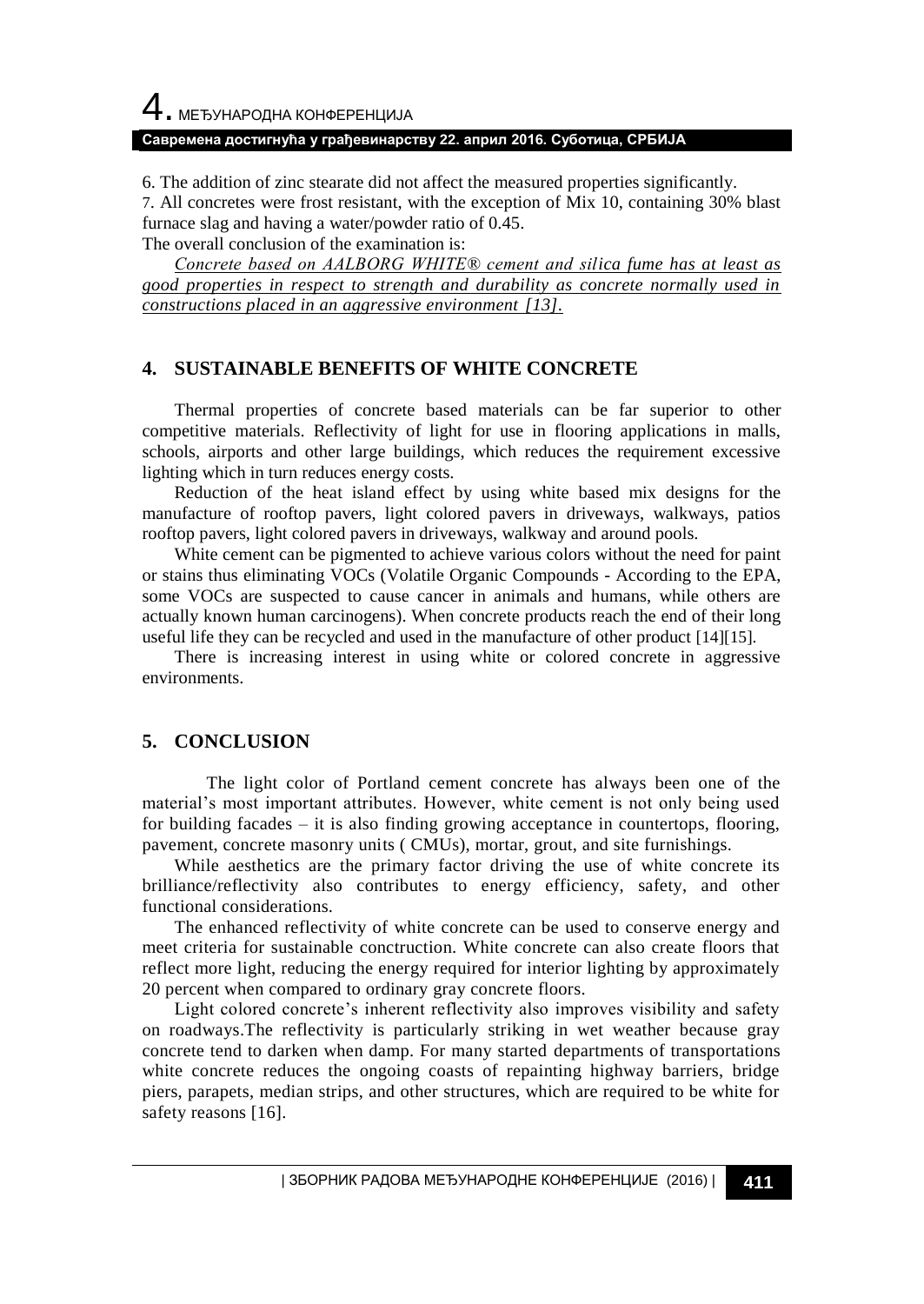#### **Contemporary achievements in civil engineering 22. April 2016. Subotica, SERBIA**

# **ACKNOWLEDGEMENTS**

The work reported in this paper is a part of investigation within the research project TR  $36017$ , Utilization of by – products and recycled waste materials in concrete composites in the scope of sustainable construction development in Serbia: investigation and environmental assessment of possible applications" supported by Ministry for Science and Technology, Republic of Serbia. This support is gratefully acknowledged.

### **REFERENCES**

- [1] [http://www.gilbertaz.gov/departments/development-services/planning](http://www.gilbertaz.gov/departments/development-services/planning-development/urban-heat-islan)[development/urban-heat-islan](http://www.gilbertaz.gov/departments/development-services/planning-development/urban-heat-islan)
- [2] Medgar L., Marceau and Martha G. Vanggem, Solar reflectance values for concrete, Concrete International, august 2008
- [3] Akbari, H., S. Davis, S. Dorsano, J. Huang and S. Winnett, Eds. (1992). Cooling Our Communities: A Guidebook on Tree Planting and Light-Colored Surfacing, U.S. Environmental Protection Agency, Washington, D.C.
- [4] Examples of Cooler Reflective Streets for Urban Heat-Island Mitigation:Portland Cement Concrete and Chip Seals M. Pomerantz, H. Akbari, S.-C. Chang, R. Levinson and B. Pon, Heat Island Group Energy Analysis Department Environmental Energy Technologies Division Lawrence Berkeley National Laboratory Berkeley, CA 94720
- [5] http://www.concretethinker.com/solutions/Heat-Island-Reduction.aspx
- [6] <http://www.ecocem.ie/environmental,albedo.htm>
- [7] Erin Ashley, PhD, LEED AP, Director of Codes and Sustainability, NRMCA , Environmental and Cost Benefits of High Albedo Concrete, Concrete in focus, septembar/oktobar 2008
- [8] Ana Paula Kirchheim , Vanessa Rheinheimer , Denise C.C. Dal Molin, Comparative study of white and ordinary concretes with respect of carbonation and water absorption, Construction and Building Materials 84 (2015) 320–330
- [9] <http://www.lehighhanson.com/pages/lehighwhitecement.aspx>
- [10]White Concrete Technology a world of possibilities, Aalborg Portland A/S Aalborg Portland White A/S
- [11]Declaration of performance Nr. 01 / August 2015, Aalborg White® cement
- [12]Portland Cement CEM I 52,5 R SR5 Aalborg, 20 August 2015.
- [13]Erik Pram Nielsen ,The durability of white Portland cement to chemical attack, Danmarks tekniske universitet, Report BYG·DTU R-084 2004, ISSN 1601-2917, ISBN 87-7877-147-1 UNIVERSITET
- [14]White Concrete for Aggressive Environment , Aalbort white, Denmark
- [15] <http://www.federalwhitecement.com/sustainability.htm>
- [16] <http://www.sharghwhitecement.com/en/sustainable.php>

[17] Better, Brihter, Whiter, Concrete, The conctruction, specifier,Eglehard September 2004, Eglehard